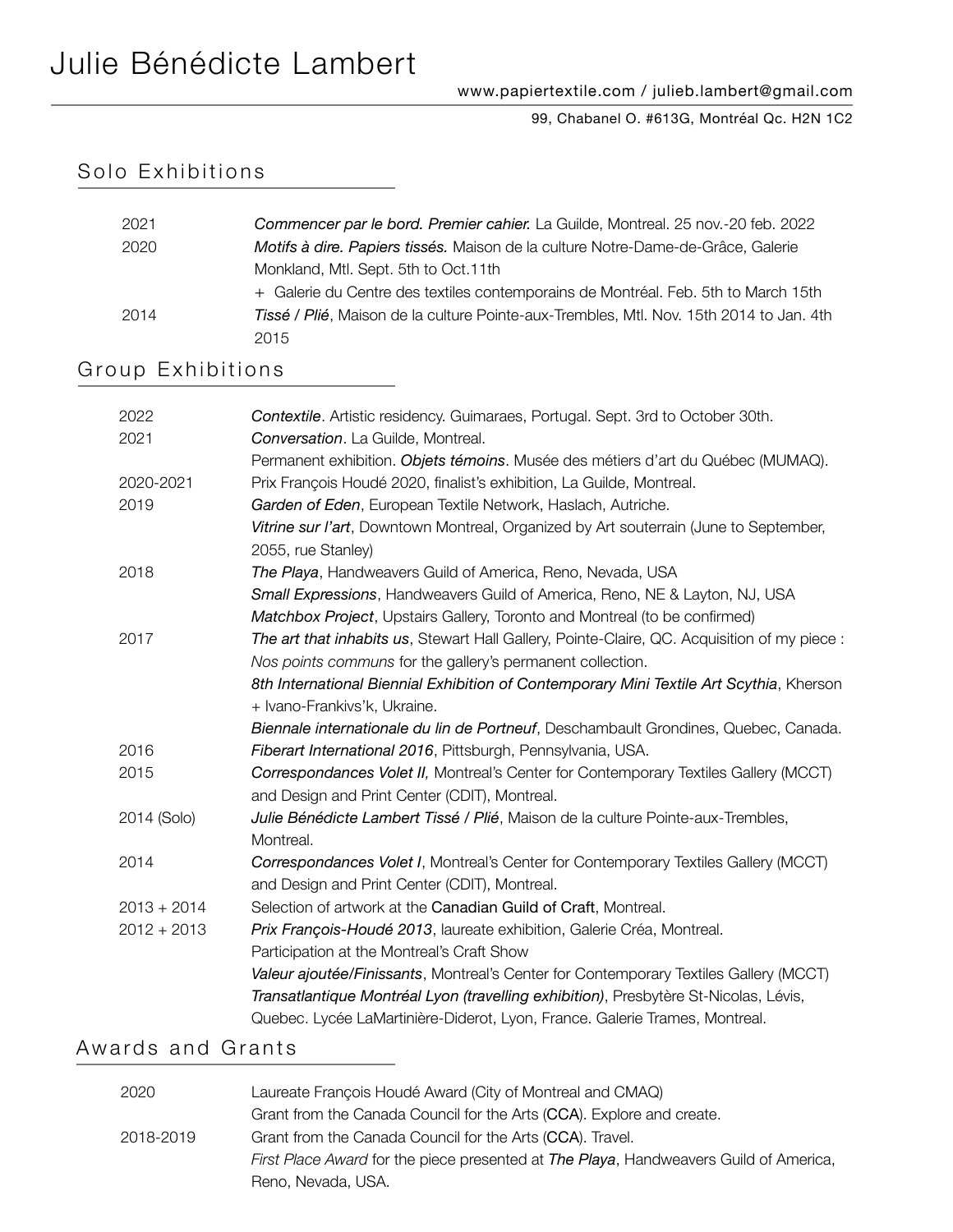| 2014 | Grant (start-up segment) from Société de développement des entreprises culturelles<br>(SODEC) |
|------|-----------------------------------------------------------------------------------------------|
| 2013 | Finalist François Houdé Award                                                                 |
| 2013 | Excellence Award from Caisse Desjardins                                                       |
| 2013 | Coup de coeur Award from the public for the Valeur ajoutée show                               |

## Diplomas and Education

| 2009-2013    | <b>DEC Construction textile, Montreal Center for Contemporary Textiles (MCCT), Cégep du</b> |
|--------------|---------------------------------------------------------------------------------------------|
|              | Vieux Montréal.                                                                             |
| 2012         | Complex weaving in 2D and 3D, with Philippa Brock (from Central St-Martins)                 |
| 2010-present | Annual basketry weaving workshops. With different instructors, noticeably Adrien Landry     |
|              | (Canada), Nathalie Levasseur (Canada) and Mary Butcher (GB)                                 |
| 1996-2000    | <b>Baccalaureate in Fine Arts, Studio Arts, Concordia University, *with distinction.</b>    |
| 1994-1996    | DEC Arts et communication, Collège Jean-de-Brébeuf.                                         |
|              |                                                                                             |

## Press / Medias

| 2021 | Interview published on : Collectif textile (21 500 subscribers)                               |
|------|-----------------------------------------------------------------------------------------------|
| 2020 | Podcast and video: Tout un bagage. Interview with Martin Léon and J.- P. Baril-Guérard.       |
|      | Available on QUB Radio et Spotify.                                                            |
| 2015 | Trebbi, J.-C., Genevaux, C., Bounoure, G. Un nouvel art du pli, Paris, Éd. Gallimard, coll.   |
|      | Alternatives, 2015, p. 72. Translated in English and Spanish in 2017                          |
| 2014 | Poitras, J.-C. (29 novembre) L'industrie du textile, un tissu d'innovations, Le Devoir, p. D5 |
| 2013 | Hajehssain, M. (numéro Automne-Hiver). La matière au premier plan. Magazine Intérieurs        |
|      | #61, p. 34.                                                                                   |

### Professional Experience

| 2021-today     | Substitute teacher. CTCM. Course: Styles et eshétique (573-834-VM)                      |
|----------------|-----------------------------------------------------------------------------------------|
| 2020           | Invited artist. Creation of an artist book for Musée d'art contemporain de Joliette (in |
|                | collaboration with Louise Warren) Exhibition : Au nom de la matière.                    |
|                | Mediation workshop for teenagers in relation with my exhibition at Maison de la culture |
|                | Notre-Dame-de-Grâce, Galerie Monkland                                                   |
| 2013 - today   | Independent studio artist, weaver.                                                      |
| 2017           | Invited artist, scenography, Réverbère Théâtre                                          |
| $2013 -$ today | Fibres Technician (structures studio), Concordia University, Faculty of Fine Arts,      |
|                | Department of Fibres and Material Practices                                             |
| 2012 - today   | Creation and animation of textile workshops for various clientele                       |
| 2001-2006      | Executive assistant. ETC. Contemporary Art magazine.                                    |

# Jury

| 2021 | Jury: Final synthesis examination. Construction textile degree. CTCM                   |
|------|----------------------------------------------------------------------------------------|
| 2019 | Selection jury for: CMAQ. New members, textile expertise                               |
| 2019 | Selection jury for: exposition annuelle de l'association des artistes de LaSalle       |
| 2017 | Selection jury for : prix Excellence, Relève et Première présence au Salon des métiers |
|      | d'arts de Montréal, QC.                                                                |